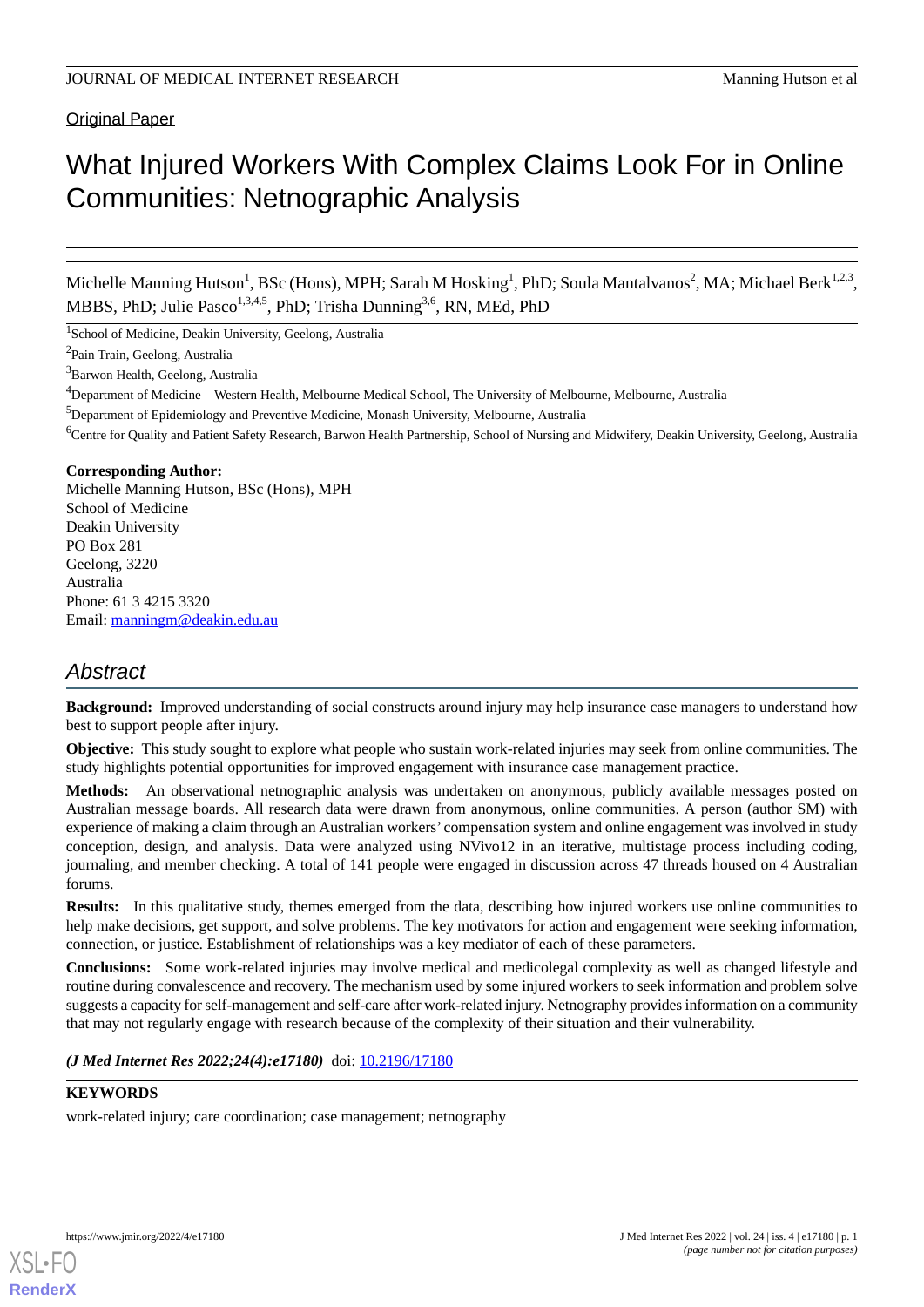### *Introduction*

Recovery from work-related injuries involves more than a clear clinical path. Injured workers can also be impacted by psychological and lifestyle factors, which moderate both recovery and return to activities of daily living [[1\]](#page-6-0). Biopsychosocial factors are known to influence recovery outcomes, overlaying other more obvious aspects of recovery such as biomechanics and access to care [\[2\]](#page-6-1). Recovery responses are mediated not only by compliance with treatment, but also by the expectations of the treatment team, friends and family, work colleagues, and society at large [[3\]](#page-6-2). Work-related injuries can be costly for organizations, insurers, and individuals, so understanding the experiences of injured workers may help improve care outcomes and reduce costs.

Many individuals making a claim for compensable injuries describe feeling stigmatized [[4\]](#page-6-3). Previous qualitative research studies with injured workers describe some positive experiences, mitigated by a variety of negative experiences [\[5](#page-6-4),[6\]](#page-6-5). Calvey and Jansz [\[6](#page-6-5)] highlight opportunities for practice improvement, which largely center around communication and information quality, and maintaining a sense of connection with work teams and treatment teams.

Research with potentially vulnerable injured workers must take into account the impact of power differentials, and digital ethnographic research methods provide a useful way to undertake sensitive observational research addressing experiences and perceptions in a public arena [[7](#page-6-6)]. Qualitative, human-centered web research techniques such as netnography offer a valid way to describe social phenomena in a less invasive, cost-effective manner. Qualitative studies highlight the need to ensure quality communication with workers to promote improved outcomes following work-related injury [[8\]](#page-6-7).

This study sought to explore why injured workers participate in online communities, and to understand what injured workers may be seeking to promote or expedite their recovery. This research sought to discern areas for practice improvement for claim management, with a view to improve worker experience and health outcomes. The explorative nature of this work seeks to inform future research directions.

### *Methods*

### **Overview**

A person with experience of making a claim through an Australian workers' compensation system and online engagement (author SM) was involved in study conception, design, and analysis. Material was sourced from a variety of publicly available forums or message boards, all of which had an explicit position statement indicating that information shared on the board or website was publicly available, and all with a policy requiring users to maintain anonymity for themselves and others. Forums were selected as the most appropriate medium on the internet (compared with websites or social media) because of their interactivity and public nature. Forums were identified through a Google search for "work", "claim",

and the truncated wildcard search stems "injur\*" and "comp\*". Forum selection was based upon the search terms; in addition, only forums with a minimum of 5 posts per thread and minimum of 5 threads that discussed work-related injury were selected. Privately held websites that did not have policies on poster anonymity or were not designed as discussion forums were excluded because of the potential risk of reidentification of posters. Anonymous posts from Australian websites were included, based upon either a variant of "Australia" in the forum title or the use of Australia's URL domain extension (.au). Data were collected from March to June 2019.

Data were analyzed using NVivo12 (QSR International). Code development was an iterative, multistage process, including attribute coding, descriptive coding, and modified versus coding, following a process described by Saldana [[9\]](#page-6-8). In order to become familiar with the data corpus, the complete data corpus was reviewed 4 times before coding began, and a codebook acted as a reference for a priori codes. Analytic memos were used to record research ideas, as a research log and as part of the audit trail. To promote rigor and reliability of results, reflexive journaling was undertaken and member checking occurred with members of the research team and individuals with lived experience of compensable injury, as described by Liamputtong [[10\]](#page-6-9). We used the Standards for Reporting Qualitative Research Checklist when writing our report [\[11](#page-6-10)].

#### **Ethical Considerations**

The study design was observational, not participatory, and used only publicly available archival data. The researchers did not elicit information from participants or participate in discussion. We considered the position of Eysenbach and Till [\[12](#page-6-11)] in the development of our methodology, aiming to reduce intrusiveness through passive analysis of anonymous, publicly available data. Our intention was to maintain privacy, dignity, and integrity for the posters who participated in the forums, and we excluded forums with fewer than 4 threads addressing the topic of work-related injury to minimize risk of reidentifiability.

### *Results*

### **Overview**

Community members who posted in threads were considered "produsers" as they both consumed and generated content in their engagement with the community  $[13]$  $[13]$ . Although it is known that active posters, people who visit such forums and do not post (lurkers), and nonusers of online forums may differ significantly, data on the latter two groups was unavailable [\[14](#page-6-13)]. The primary sources were 4 individual forums, yielding a total of 47 threads discussing work-related injury. In total, there were 70,206 words in the data corpus. There were 141 individuals interacting within the data corpus, which spanned from 2006-2019. No analysis of changes in the use of social media over time was undertaken. As the study was observational rather than interventional, assessment of change of psychological states over time was not possible. A total of 26 codes (6 a priori, 20 emerging, 19 in vivo) were described, as seen in [Table 1](#page-2-0).

 $XSI - F($ **[RenderX](http://www.renderx.com/)**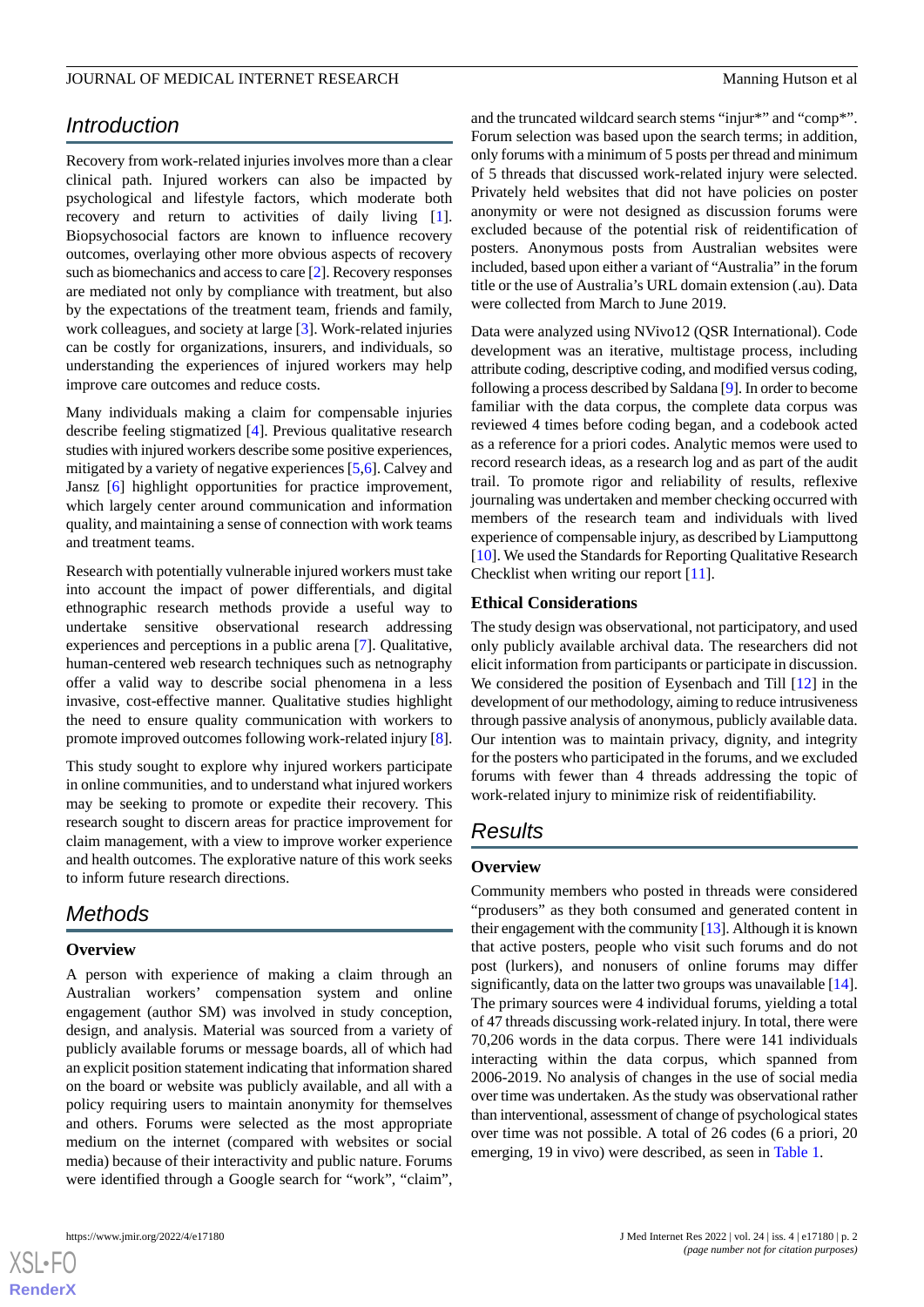<span id="page-2-0"></span>**Table 1.** Themes emerging from the data corpus.

#### Coding, themes, and subthemes

#### **A priori codes**

Advice

Claim management

Management and treatment

Physical to psychological injury

Support

Venting

#### **Emergent codes**

#### **Legal**

Entitled

Legalities

#### **Operational**

Decision-making

Financial stressors

Practical loss

#### **Physical, emotional**

Experiences of pain

Grief and loss

Justice and injustice

Mindfulness and acceptance

Suicide risk

Trust and mistrust

Validation

#### **Relationship development**

Humor and black humor

Mirroring

Relationships emerging

### **Within and between systems, navigation**

Expected responses

Health literacy

System design and navigation

### **Characteristics of Websites With Injured Worker Communities**

The study sought to examine Australian forums; however, the forums were anonymous and thus geographic limitations could not be applied as this would require verification of identity. Forums provided less restrictive character or word limits than other digital spaces. There was an apparent preference for sites where weblog-like dialogue could be shared, rather than performative communities like Instagram, TikTok, or YouTube, as evaluated by number of posts available and amount of interaction achieved by the poster. Private conversations as may be found in private Facebook groups or WhatsApp, Weebo, or Messenger groups were excluded because of their private nature.

[XSL](http://www.w3.org/Style/XSL)•FO **[RenderX](http://www.renderx.com/)**

Online participants largely communicated with words rather than imagery. Although members of the community often used humor and black humor, they did not appear to use memes or gifs as seen in other online communities. Many within the group used emojis or evocative profile pictures to supplement their text; however, these were not included in the analysis. The lack of use of enriched images such as memes, gifs, or video may indicate the intense desire for anonymity or a potential lack of confidence or comfort with technology within this cohort.

At times, posts were created in threads that appeared to function as a diary, with factual information and little engagement with others; these may provide a historical record, which may be externally validated by providing timestamps or other metadata. An individual worker may be able to identify their own content;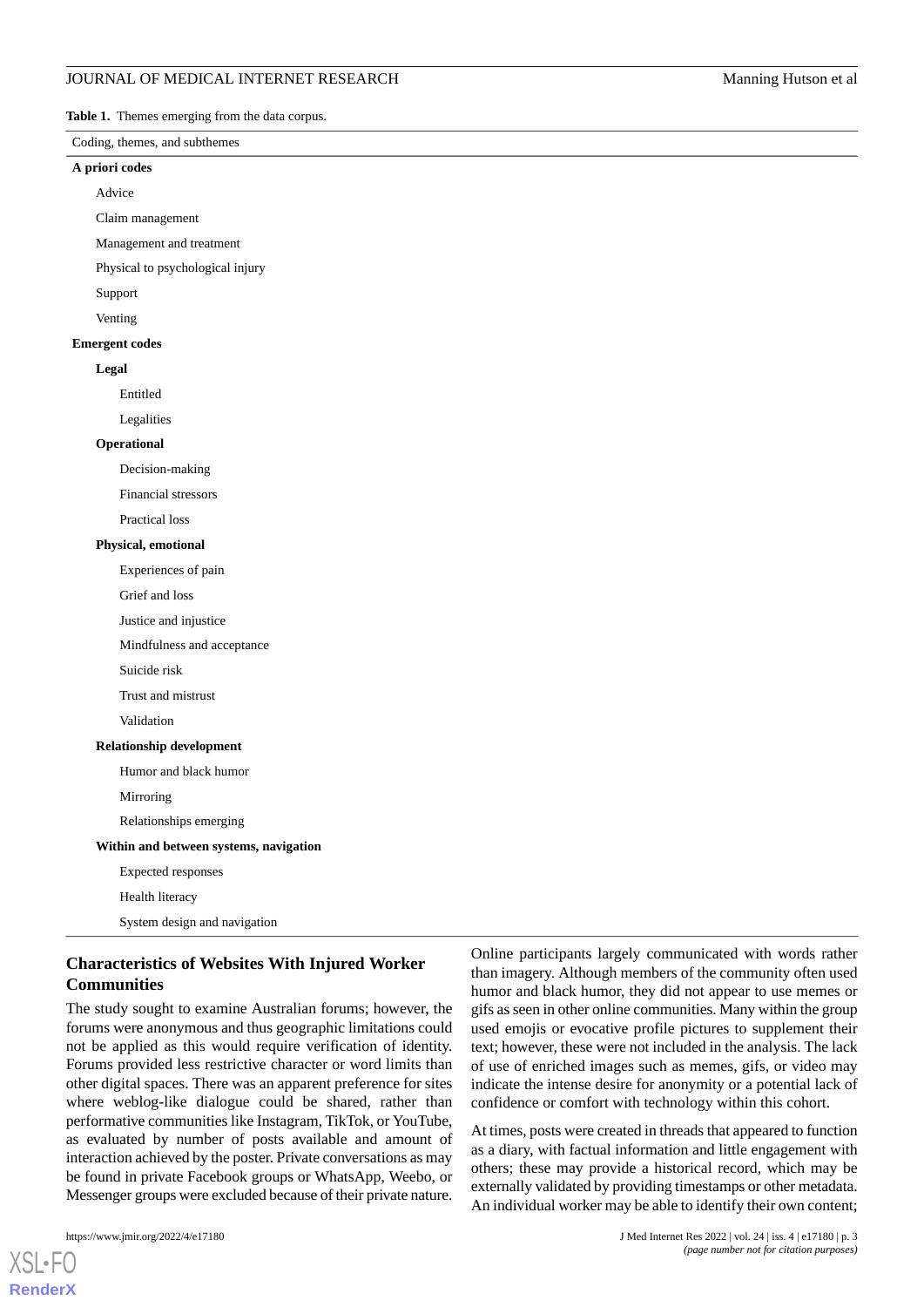however, it would be difficult for employers, investigators, or lawyers to reidentify posters because of the anonymity policy of the boards. This feature allows forums to provide a record or history, acting as a form of documentary evidence for isolated workers. Further to this, Hinton and Hjorth [[15\]](#page-6-14) notes some digital content is produced not to elicit or provoke response, but remind the community that an individual is still there, which has particular relevance given the social isolation that can be endemic in this community.

less likely to engage or participate in the communities identified. Those who engaged in these communities were following a model of interaction ([Figure 1\)](#page-3-0) that appeared to be underpinned by a need for validation; however, they were consistently seeking justice, validation, or connection, or combinations of justice, validation, and connection.

Others in the community seldom provided advice without also providing validation or empathy to the original poster. This interplay of seeking advice while receiving validation or empathy supported the development and emergence of relationships within groups.

<span id="page-3-0"></span>A large proportion of individuals described complicated or complex injuries; people with straightforward claims appeared

**Figure 1.** Conceptual framework describing motivation for injured worker community interactions.



### **Seeking Justice**

It appeared that individuals desired validation from members of their community—they described acknowledgment of their situation or difficulty by another as validation. Elbers [\[16](#page-6-15)] explains that perceptions of fairness may moderate health outcomes for individuals with compensable injuries. Individuals talked generally about the importance of acknowledgment or an apology following a work-related injury ("I'm still hurt and angry because no one will listen to me and try to acknowledge that what I'm going through is real and valid" [B19]).

The individual or organization providing the apology was less important than providing an acknowledgment of the worker's situation ("I just want to feel validated for my experiences and injury… most injured workers just want an apology… so you can move forward" [Z18]).

Although some sought financial recompense for their injury, many others noted that an acknowledgment or validation of their suffering would go some way toward supporting their recovery. Previous work has noted the importance of empathy

in increasing perceptions of interpersonal and informational justice in organizations [\[17](#page-6-16)].

### **Information**

Individuals often noted difficulty with navigating complex medicolegal systems, or alluded to having difficulty with interpreting information provided by insurance companies or the workplace Human Resources department. Some workers displayed frustration directed toward insurers or their agents: "It's like they [insurance companies] want us to die to avoid paying out" [M17]. Individuals also described experiences of how they are treated as influencing their perceptions of outcomes or mental states: "I feel like dealing with them is going to break me" [K19].

Some posters indicated that they required formalized assistance with navigating complex systems. Although some community members noted problems interacting with lawyers or understanding legal complexities, others recommended engaging a lawyer as an advocate in addition to the treatment and claim management teams:

[XSL](http://www.w3.org/Style/XSL)•FO **[RenderX](http://www.renderx.com/)**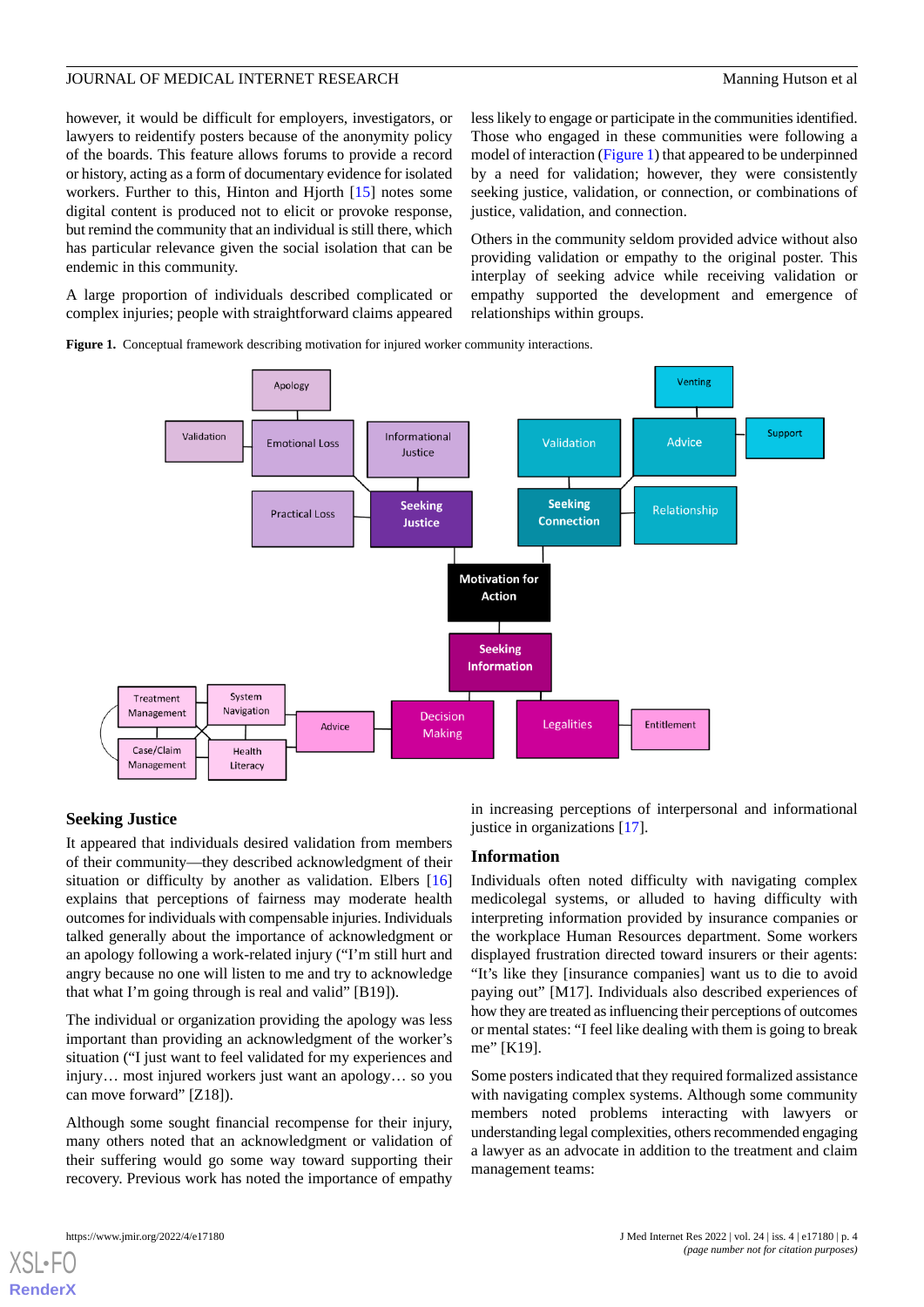*I have 2 [Psychiatric Independent Medical Examiners], my [Psych] and my doctors reports all saying I'll never work again. I also have a no win no fee lawyer who is handling everything.* [G17]

Individuals often described complex circumstances and empathized with others who were trying to navigate the system without support. They often engaged with a discussion of difficulty navigating systems by listening and empathizing rather than by giving advice.

### **Connection**

Many appeared to be motivated by connection and relationship with other members of the community in an altruistic way ("Sitting with you" [B19]), although others described emotional needs that had been unmet by the system or other stakeholders within the formal system ("the word frustration is inadequate compared to the suffering endured" [O13]). As individuals developed trust and rapport within the community, they turned to other members of the community for justice, information, connection, or a combination of these.

### *Discussion*

### **Principal Findings**

In this qualitative study of online communities, the broad themes of justice, information, and connection emerged. Many individuals described how acknowledgement and validation may contribute to or form part of their recovery. For some injured workers, online communities act as a place to find support, to aid decision-making, or to problem solve. The establishment of relationships was a key mediator of each of these parameters.

Oldenburg describes a "third place" outside of home and the workplace, which serves to meet a distinct social and emotional need [[18\]](#page-6-17). Soukup [\[18](#page-6-17)] describes online communities as an essential modern "third place," with online communities acting as a social and emotional surrogate for real-world interaction. Calvey and Jansz [\[6](#page-6-5)] describe the consumer-focused service delivery model for provision of care for injured workers, the heart of which is being treated as a person and a partner in activities, and giving and receiving empowerment, trust, and advocacy. The online injured worker community demonstrates features of this model, creating community, seeking and sharing information within their community, and creating a space for occasional levity. The phrase "I feel like" is used often, which has a less declarative tone and invites discourse and new perspectives. Indeed, "I feel like" occurred with twice the frequency within the data corpus as the less emotionally driven "I feel that." Often individuals prefaced a discussion of intangible concepts by using "I feel like" as a signal, such as "I feel like a forgotten soldier," when compared with more concrete concepts such as "I feel that my right knee is…" Members of the communities often engaged in relationship building,

empathizing, and advising, as evidenced by repetition of terms, mirroring of concepts, and reflection on an aspect of a post before providing further information. This suggests that there is less desire for performative self-expression and more desire for engagement with other members of the group.

In addition to online message boards, other communities exist online. Personal websites such as WorkCover Victim's Diary or Pudendal Nerve [\[19](#page-6-18)] are not anonymous and serve as a diary or record, as well as being a source of information; they are not strictly designed to promote dialogue within the community, although they permit commenting on published articles. In contrast, message boards meet "third place" criteria such as having a sense of community, being accessible, being based on conversation, and including a sense of playfulness.

From a system navigation perspective, there are some health literacy implications: injured workers are actively seeking information and assistance to improve their ability to navigate complex systems. "Straightforward" claims are seldom represented: most describe claims which are medically, operationally, or psychosocially complex (eg, disputed entitlement, unexpected complications, delayed recovery). Many describe having made attempts to have their informational needs met through usual channels such as discussion with stakeholders including their employer, treatment team, or insurer. Further work is required to understand informational needs of injured workers to determine what aspects of formalized information sharing may need to be improved to better facilitate decision-making in an adversarial system—whether this is improved information quality, improved availability, or better timing of information sharing.

Hinton [[15\]](#page-6-14) described Wellman's [[20\]](#page-6-19) "networked individualism" ([Figure 2\)](#page-5-0) as a process through which individuals participate in the online world to make decisions, solve problems, or get support. This pattern of participation and engagement is apparent within the injured worker "produser" community, where individuals are seeking something beyond even "person-centered care" or "circles of support"—they are meaningfully engaged with a broader community of virtual strangers who provide information, collaboration, and validation. "Produsers" who act as networked individuals may be demonstrating their capacity for self-actualization and self-management of their recovery. Previous case management research has shown that in a consumer-directed model of care, the locus of power shifts from the case manager toward the individual [[21\]](#page-6-20). As individuals move toward self-management, case managers provide information, enable self-empowerment, build capacity, and provide support to individuals to self-manage their care needs [\[21](#page-6-20)]. This research elicits the possibility that some injured workers may benefit from a style of case management that centers the locus of control away from the organization and supports proactive decision-making by injured workers.

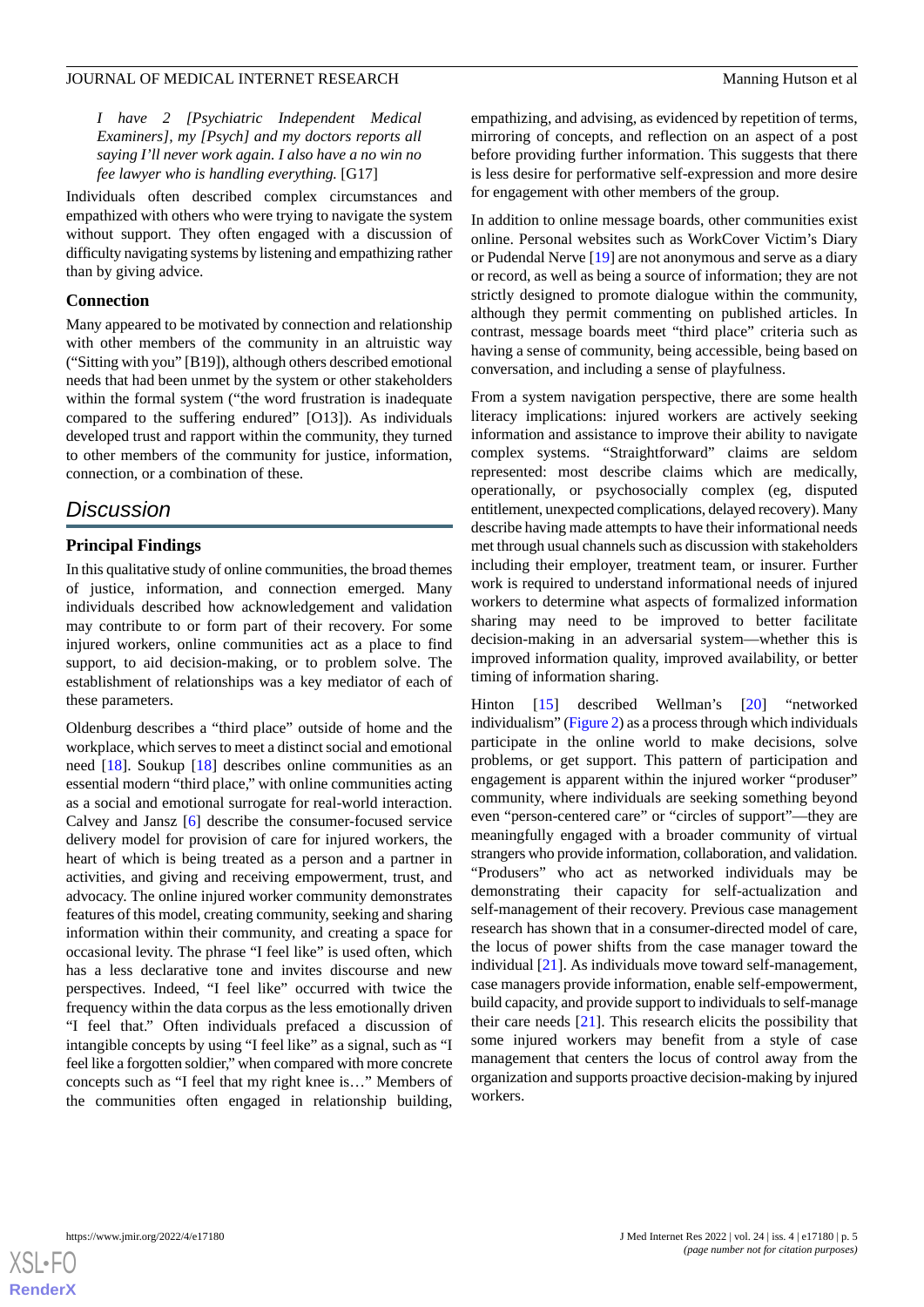<span id="page-5-0"></span>**Figure 2.** Networked individualism in practice (adapted from Wellman [[20](#page-6-19)]).



Although netnographic analysis permits a rapid and broad analysis of the online milieu, there are limitations inherent in using an observational technique. We did not actively engage participants in research; rather, we observed what was currently available online. Accordingly, not all workers were represented and it is not possible to determine whether there were underrepresented groups within the cohort. This study only investigates posters, not lurkers or nonusers, and the findings cannot be generalized. In addition, due to the specific nature of the Australian system, the results cannot necessarily be generalized to other systems and countries. Therefore, the findings must be interpreted and applied with great caution. This research has a role in informing practice improvement opportunities for case managers but should not be taken into account in actuarial models without further analysis.

### **Conclusions**

An observational netnography of injured workers revealed how a sample of injured workers with complex care needs use networked individualism online to make decisions, get support, and solve problems. The study revealed broad themes of seeking justice, information, and connection, all of which were underpinned by a desire to find validation. This mechanism for information seeking and problem solving demonstrates a meaningful engagement with community and a capacity for self-management of their own care, as distinct from traditional models of insurance case management. The actuarial implications of these findings have not been explored, and accordingly the findings should be interpreted with cautious optimism in any scheme translation.

### **Acknowledgments**

MMH holds a PhD scholarship provided by the Australian Government Research Training Program. SMH is supported by a Deakin University Dean's Research Postdoctoral Fellowship. MB is supported by a National Health and Medical Research Council (NHMRC) Senior Principal Research Fellowship (1059660 and 1156072).

### **Data Availability**

The data that support the findings of this study are available from the corresponding author, MMH (ORCID: 0000-0002-3312-462X), upon reasonable request.

### **Authors' Contributions**

MMH and SMH made substantial contributions to the conception and design of the work; the acquisition, analysis, and interpretation of the data for the work; and the drafting of the manuscript. SM made substantial contributions to the conception and design of the work, as well as the analysis and interpretation of data for the work. MB and JP made substantial contributions to the design of the work and interpretation of data for the work. TD made substantial contributions to the design of the work and the acquisition, analysis, and interpretation of data for the work. All authors reviewed the work and approved the final version of the manuscript.

### **Conflicts of Interest**

None declared.

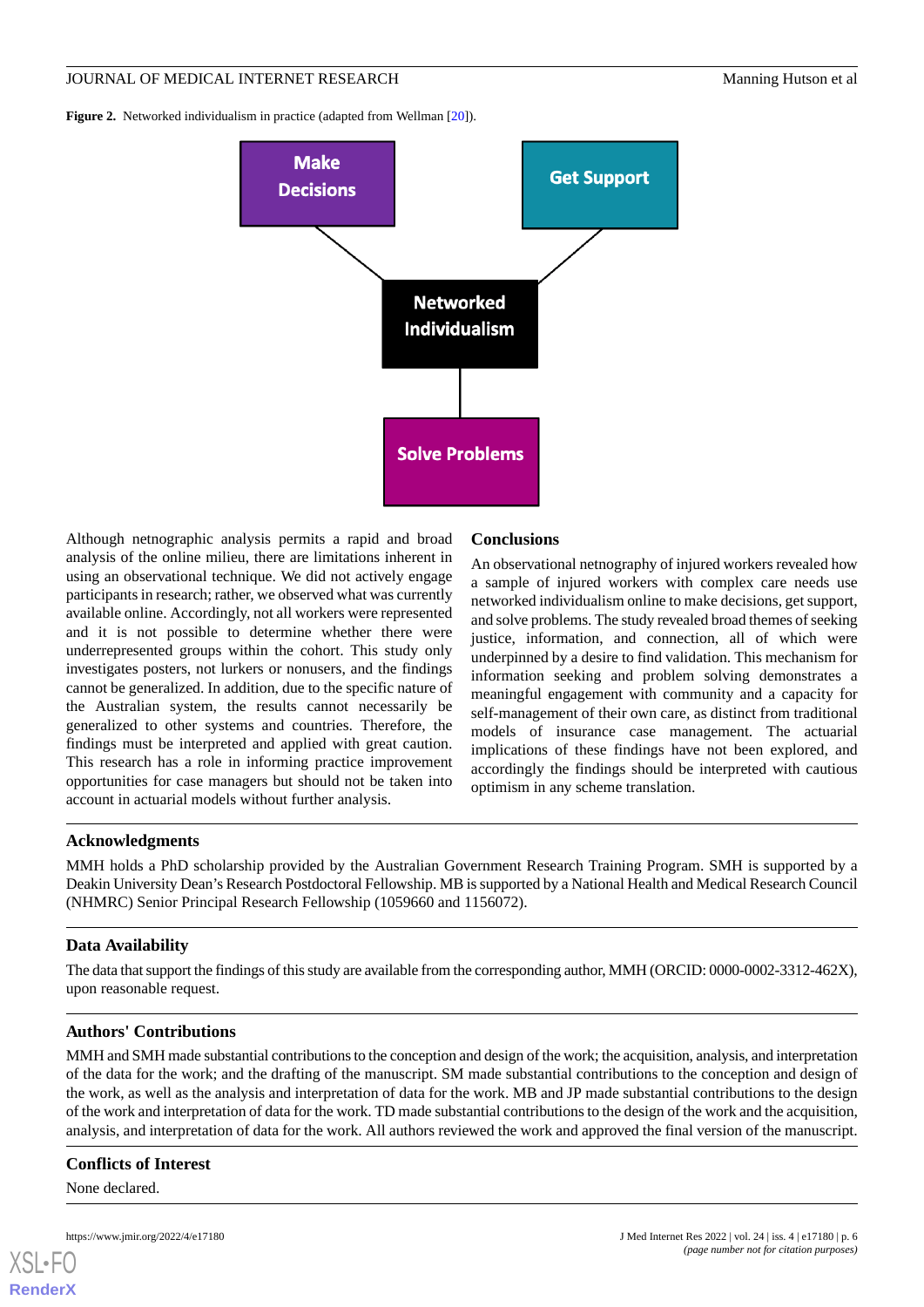### **References**

- <span id="page-6-0"></span>1. Eggert S. Psychosocial factors affecting employees abilities to return to work. AAOHN J 2010 Feb;58(2):51-55. [doi: [10.3928/08910162-20100118-01](http://dx.doi.org/10.3928/08910162-20100118-01)] [Medline: [20128518](http://www.ncbi.nlm.nih.gov/entrez/query.fcgi?cmd=Retrieve&db=PubMed&list_uids=20128518&dopt=Abstract)]
- <span id="page-6-2"></span><span id="page-6-1"></span>2. Dean A, Matthewson M, Buultjens M, Murphy G. Scoping review of claimants' experiences within Australian workers' compensation systems. Aust Health Rev 2019 Aug;43(4):457-465. [doi: [10.1071/AH17244\]](http://dx.doi.org/10.1071/AH17244) [Medline: [30032739](http://www.ncbi.nlm.nih.gov/entrez/query.fcgi?cmd=Retrieve&db=PubMed&list_uids=30032739&dopt=Abstract)]
- 3. Beales D, Fried K, Nicholas M, Blyth F, Finniss D, Moseley GL. Management of musculoskeletal pain in a compensable environment: Implementation of helpful and unhelpful Models of Care in supporting recovery and return to work. Best Pract Res Clin Rheumatol 2016 Jun;30(3):445-467. [doi: [10.1016/j.berh.2016.08.011](http://dx.doi.org/10.1016/j.berh.2016.08.011)] [Medline: [27886941](http://www.ncbi.nlm.nih.gov/entrez/query.fcgi?cmd=Retrieve&db=PubMed&list_uids=27886941&dopt=Abstract)]
- <span id="page-6-4"></span><span id="page-6-3"></span>4. Kirsh B, Slack T, King CA. The nature and impact of stigma towards injured workers. J Occup Rehabil 2012 Jun;22(2):143-154. [doi: [10.1007/s10926-011-9335-z\]](http://dx.doi.org/10.1007/s10926-011-9335-z) [Medline: [22012555\]](http://www.ncbi.nlm.nih.gov/entrez/query.fcgi?cmd=Retrieve&db=PubMed&list_uids=22012555&dopt=Abstract)
- <span id="page-6-5"></span>5. Beardwood BA, Kirsh B, Clark NJ. Victims twice over: perceptions and experiences of injured workers. Qual Health Res 2005 Jan;15(1):30-48. [doi: [10.1177/1049732304268716\]](http://dx.doi.org/10.1177/1049732304268716) [Medline: [15574714](http://www.ncbi.nlm.nih.gov/entrez/query.fcgi?cmd=Retrieve&db=PubMed&list_uids=15574714&dopt=Abstract)]
- <span id="page-6-6"></span>6. Calvey J, Jansz J. Women's Experience of the Workers Compensation System. Australian Journal of Social Issues 2016 Dec 22:40(2):285-311. [doi: [10.1002/j.1839-4655.2005.tb00972.x](http://dx.doi.org/10.1002/j.1839-4655.2005.tb00972.x)]
- <span id="page-6-7"></span>7. Pink S, Horst H, Postill J, Hjorth L, Lewis T, Tacchi J. Digital ethnography: principles and practice. London, UK: Sage Publications; 2016.
- <span id="page-6-9"></span><span id="page-6-8"></span>8. Australasian Faculty of Occupational Medicine. Compensable injuries and health outcomes.: Royal Australasian College of Physicians; 2001. URL: [https://www.racp.edu.au/docs/default-source/advocacy-library/](https://www.racp.edu.au/docs/default-source/advocacy-library/compensable-injuries-and-health-outcomes.pdf) [compensable-injuries-and-health-outcomes.pdf](https://www.racp.edu.au/docs/default-source/advocacy-library/compensable-injuries-and-health-outcomes.pdf) [accessed 2022-01-27]
- <span id="page-6-10"></span>9. Saldaña J. The coding manual for qualitative researchers. London, UK: Sage Publications; 2016.
- 10. Liamputtong P. Qualitative research methods. Third edition. South Melbourne, Vic: Oxford University Press; 2009.
- <span id="page-6-11"></span>11. O'Brien BC, Harris IB, Beckman TJ, Reed DA, Cook DA. Standards for reporting qualitative research: a synthesis of recommendations. Acad Med 2014 Sep;89(9):1245-1251 [[FREE Full text](https://journals.lww.com/24979285.pmid)] [doi: [10.1097/ACM.0000000000000388\]](http://dx.doi.org/10.1097/ACM.0000000000000388) [Medline: [24979285](http://www.ncbi.nlm.nih.gov/entrez/query.fcgi?cmd=Retrieve&db=PubMed&list_uids=24979285&dopt=Abstract)]
- <span id="page-6-13"></span><span id="page-6-12"></span>12. Eysenbach G, Till JE. Ethical issues in qualitative research on internet communities. BMJ 2001 Nov 10;323(7321):1103-1105 [[FREE Full text](http://europepmc.org/abstract/MED/11701577)] [doi: [10.1136/bmj.323.7321.1103\]](http://dx.doi.org/10.1136/bmj.323.7321.1103) [Medline: [11701577\]](http://www.ncbi.nlm.nih.gov/entrez/query.fcgi?cmd=Retrieve&db=PubMed&list_uids=11701577&dopt=Abstract)
- <span id="page-6-14"></span>13. Bruns A. Blogs, Wikipedia, Second Life, and Beyond: From Production to Produsage. New York, NY: Peter Lang; 2008.
- <span id="page-6-15"></span>14. Gliddon E, Lauder S, Berk L, Cosgrove V, Grimm D, Dodd S, et al. Evaluating discussion board engagement in the MoodSwings online self-help program for bipolar disorder: protocol for an observational prospective cohort study. BMC Psychiatry 2015 Oct 14;15:243 [\[FREE Full text\]](https://bmcpsychiatry.biomedcentral.com/articles/10.1186/s12888-015-0630-7) [doi: [10.1186/s12888-015-0630-7\]](http://dx.doi.org/10.1186/s12888-015-0630-7) [Medline: [26462799\]](http://www.ncbi.nlm.nih.gov/entrez/query.fcgi?cmd=Retrieve&db=PubMed&list_uids=26462799&dopt=Abstract)
- <span id="page-6-16"></span>15. Hinton S, Hjorth L. Understanding social media. First edition. London, UK: Sage Publications; 2013.
- 16. Elbers NA, Collie A, Hogg-Johnson S, Lippel K, Lockwood K, Cameron ID. Differences in perceived fairness and health outcomes in two injury compensation systems: a comparative study. BMC Public Health 2016 Jul 29;16:658 [[FREE Full](https://bmcpublichealth.biomedcentral.com/articles/10.1186/s12889-016-3331-3) [text](https://bmcpublichealth.biomedcentral.com/articles/10.1186/s12889-016-3331-3)] [doi: [10.1186/s12889-016-3331-3\]](http://dx.doi.org/10.1186/s12889-016-3331-3) [Medline: [27473747](http://www.ncbi.nlm.nih.gov/entrez/query.fcgi?cmd=Retrieve&db=PubMed&list_uids=27473747&dopt=Abstract)]
- <span id="page-6-19"></span><span id="page-6-18"></span><span id="page-6-17"></span>17. Patient DL, Skarlicki DP. Increasing Interpersonal and Informational Justice When Communicating Negative News: The Role of the Manager's Empathic Concern and Moral Development. Journal of Management 2008 Dec 22;36(2):555-578. [doi: [10.1177/0149206308328509](http://dx.doi.org/10.1177/0149206308328509)]
- <span id="page-6-20"></span>18. Soukup C. Computer-mediated communication as a virtual third place: building Oldenburg's great good places on the world wide web. New Media & Society 2016 Jun 30;8(3):421-440. [doi: [10.1177/1461444806061953\]](http://dx.doi.org/10.1177/1461444806061953)
- 19. Pudendal Nerve. URL: <https://pudendalnerve.com.au/> [accessed 2021-11-10]
- 20. Wellman B, Haythornthwaite C. The Internet in Everyday Life. Oxford, UK: Oxford University Press; 2002.
- 21. You EC, Dunt D, Doyle C. How would case managers' practice change in a consumer-directed care environment in Australia? Health Soc Care Community 2017 Jan; 25(1): 255-265. [doi: [10.1111/hsc.12303\]](http://dx.doi.org/10.1111/hsc.12303) [Medline: [26500161\]](http://www.ncbi.nlm.nih.gov/entrez/query.fcgi?cmd=Retrieve&db=PubMed&list_uids=26500161&dopt=Abstract)

*Edited by G Eysenbach; submitted 24.11.19; peer-reviewed by S Lauder, R Drake, Y Wang, S Li; comments to author 24.08.20; revised version received 15.06.21; accepted 27.07.21; published 07.04.22*

*Please cite as:*

```
Manning Hutson M, Hosking SM, Mantalvanos S, Berk M, Pasco J, Dunning T
What Injured Workers With Complex Claims Look For in Online Communities: Netnographic Analysis
J Med Internet Res 2022;24(4):e17180
URL: https://www.jmir.org/2022/4/e17180
doi: 10.2196/17180
PMID:
```
©Michelle Manning Hutson, Sarah M Hosking, Soula Mantalvanos, Michael Berk, Julie Pasco, Trisha Dunning. Originally published in the Journal of Medical Internet Research (https://www.jmir.org), 07.04.2022. This is an open-access article distributed

[XSL](http://www.w3.org/Style/XSL)•FO **[RenderX](http://www.renderx.com/)**